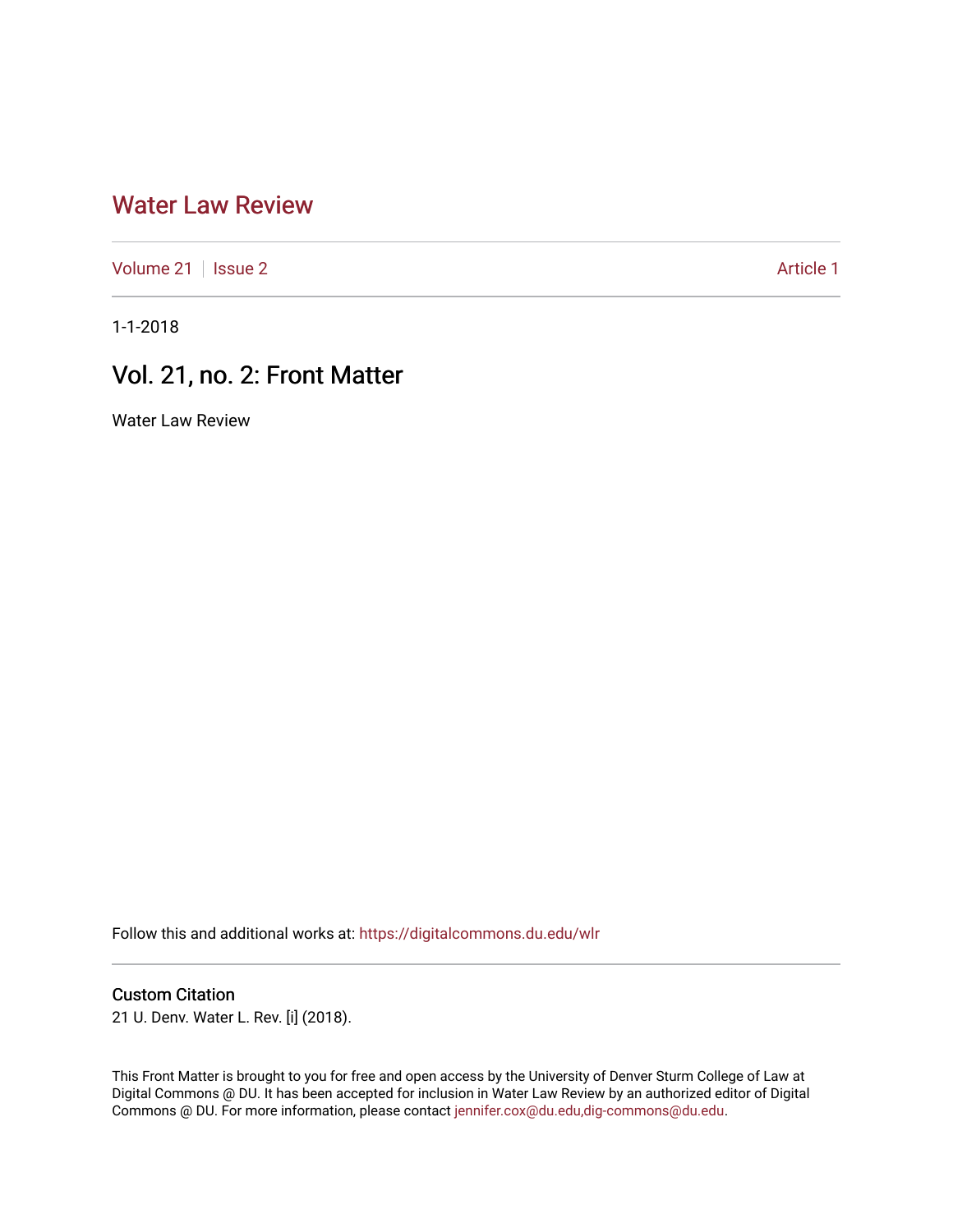K 25 .N364 2018 v.21 no.2

1T9FD5

# NON-CIRCULATING

## **WATER LAw REVIEW**

## **ARTICLES**

The Emerging Human Right to Water in International and Domestic Law *Dr. Waseem Ahmad Oureshi* 

Realising the Human Right to Water: A Conflict Between Realisation and Implementation-The South Mrican Experience *Hadrian Tulk* 

A Report Card: Progress Under California's Sustainable Groundwater Management Act (SGMA) Lynn M. Forsythe, Ida M. Jones, and Deborah J. Kemp

The Fog Catchers: The Rise of Property Beyond the Cost-Benefit Approach *Guillermo A rribas /razola* 

## **BOOK NOTE**

Let There Be Water: Israel's Solution for a Water-Starved World

## **CAsE NOTE**

New Rules in the Land of Cool Sunshine

**LEGISlATIVE REPORTS** 

**CONFERENCE REPORTS** 

**COURT REPORTS RECEIVED** 

AUG 0 9 Z018

University of Denver **Law** Library

Volume 21/ Issue 2/ Spring 2018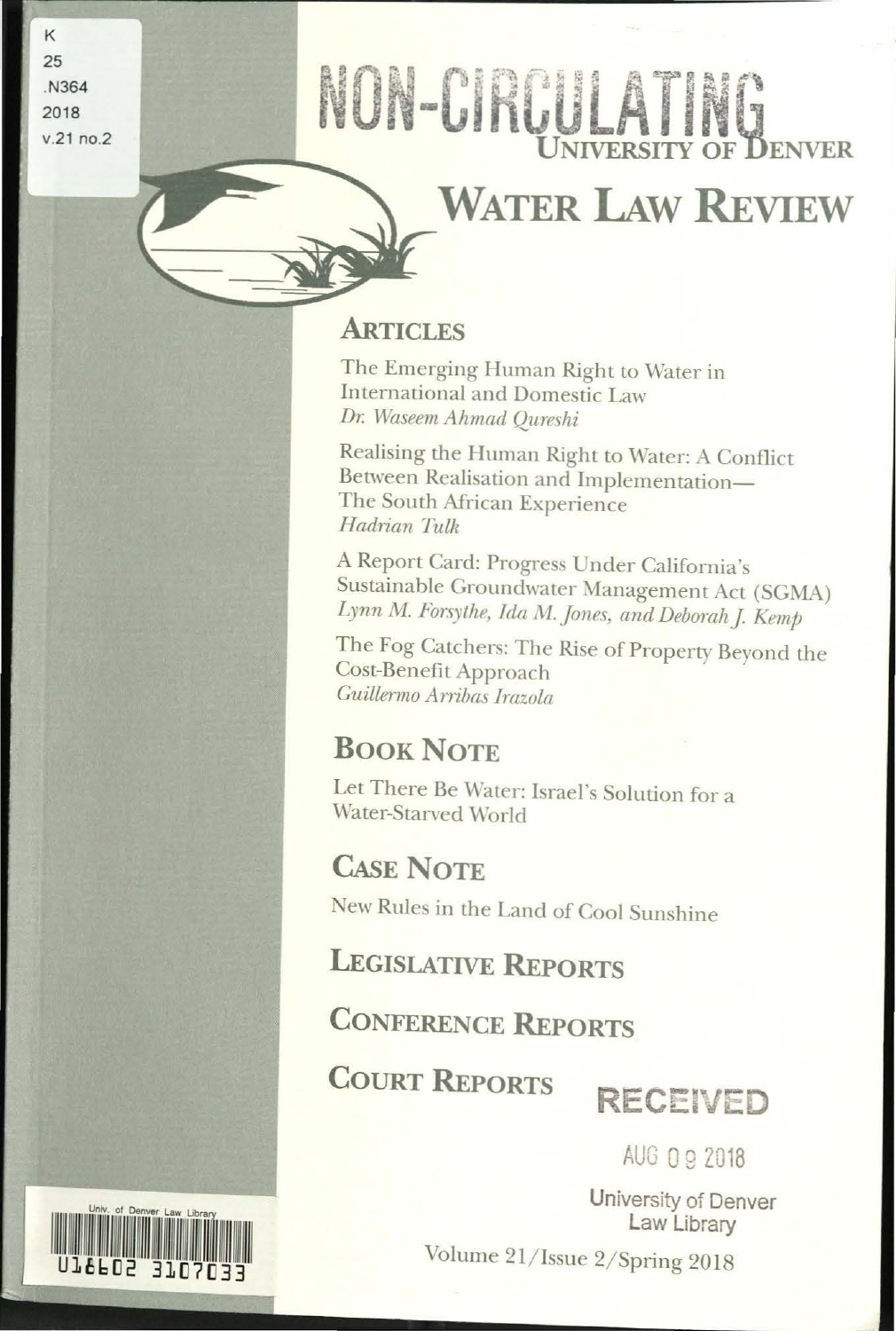#### Copyright **C 2018 by** the WATER LAW REVIEW University of Denver (Colorado Seminary) Sturm College of Law WATER LAW REVIEW is published twice annually at the University of Denver, Sturm College of Law

Annual Subscriptions: Institution/professional rate **................................** \$40.00 Student rate **............................................** \$20.00

| Please address subscriptions to:          |
|-------------------------------------------|
| <b>Business Editor</b>                    |
| Water Law Review                          |
| University of Denver Sturm College of Law |
| 2255 East Evans Avenue                    |
| Denver, Colorado 80208 USA                |
| Telephone: (303) 871.6223                 |
| Facsimile: (303) 871.6503                 |
| http://www.duwaterlawreview.com           |
| wlr@law.du.edu                            |
|                                           |

Subscriptions will renew automatically unless timely notice of termination is received. The Water Law Review welcomes inquiries concerning its tax-deductible donor program.

Single Issues: Institution/professional rate **................................ \$25.00** Student rate **............................................** *\$15.00*

> For single volumes, bound sets, and microfilm, contact: William **S.** Hein **&** Company, Inc. **2350** North Forest Road, Getzville, NY **USA** Telephone: **(800) 828.7571**

The opinions and conclusions expressed in this volume are solely those of the authors and do not necessarily reflect the views of the University of Denver Sturm College of Law or the Water Law Review. This publication is presented with the understanding that neither the publishers nor the authors are engaged in rendering legal or other professional services. In no event, including negligence on the part of the authors, reviewers, or the publisher, will the authors, reviewers, or the publisher be liable for any direct, indirect, or consequential damages resulting from use of this material.

> **ISSN # 1521 - 3455** Cover and logo **by** Lee Demary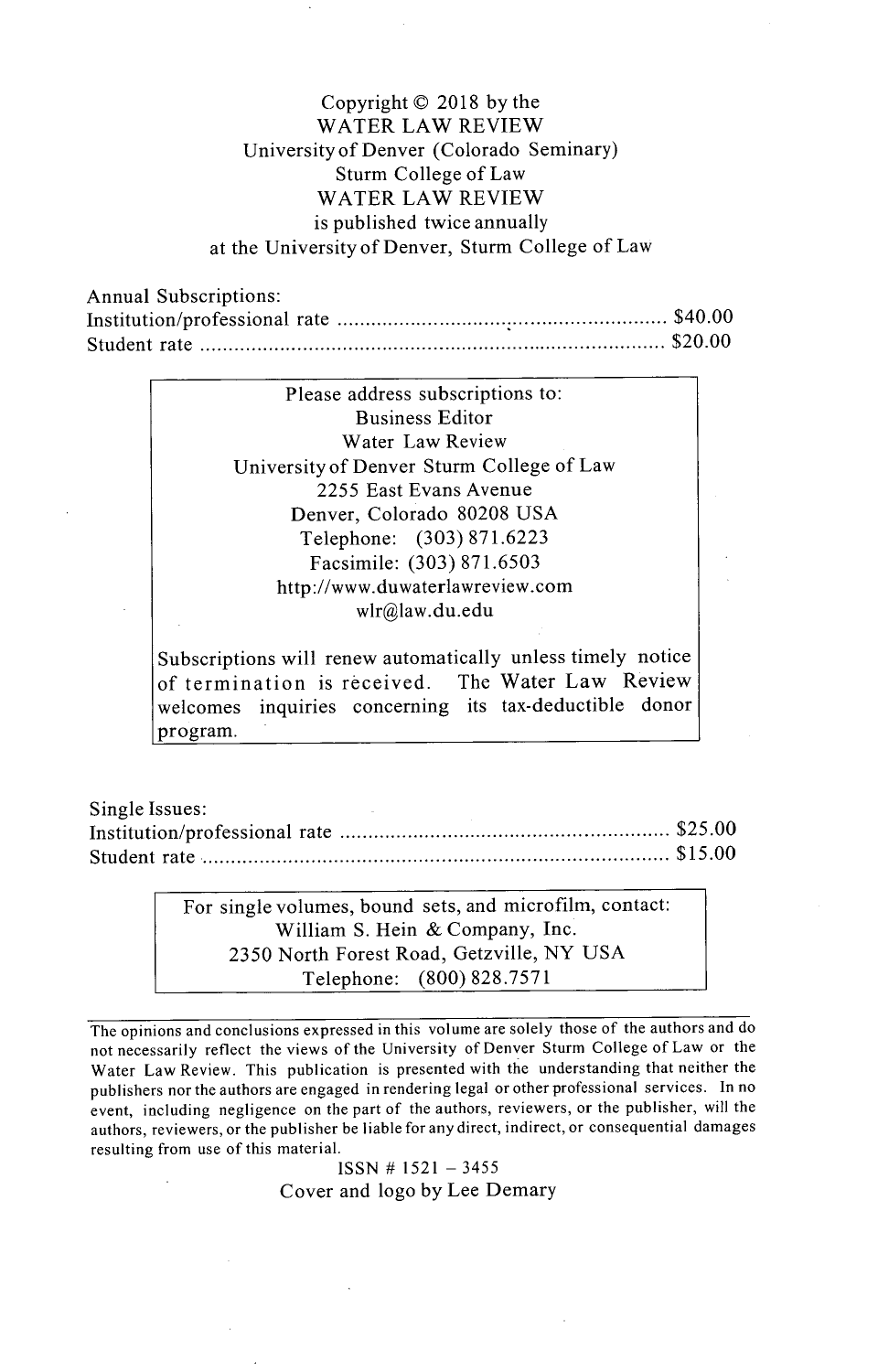### **MANUSCRIPT SUBMISSION GUIDELINES** FOR **AUTHORS**

#### EDITORIAL POLICY

The Water Law Review welcomes the submission of articles of timely interest to the water law community. Articles should discuss topical issues in water law and related areas, such as environmental and natural resource law, and land use. They should provide an original, analytical, and in-depth treatment of the issue rather than a summary of previous research efforts. Anonymous peer review of articles is available upon request. In addition to articles, the Water Law Review also invites submissions of shorter works, such as book reviews, commentaries, and bibliographies.

#### STYLE

Articles should be well organized, concisely written, and presented in an articulate and scholarly manner. Accordingly, authors should minimize their use of direct quotes.

#### FORMAT

Manuscripts considered for publications must be typed, double-spaced, and formatted to fit on  $8\frac{1}{2}$  x 11 paper. The text should be broken into appropriate headings and subheadings and should conform to the Chicago Manual of Style (16th ed. 2010). Citations to references and authorities should be contained in footnotes. Footnotes may also include elaboration on points raised in the text or references to research sources pertaining to points peripheral to those discussed in the text. Footnotes must conform with The Bluebook: **A** Uniform System of Citation (20th ed. **2016),** published **by** the Harvard **.** Law Review Association. Footnotes should be current as of the date of submission. Send hardcopy submissions to: University of Denver Water Law Review, **2255** East Evans Avenue, #447, Denver, Colorado, **80208.** Email electronic submissions, as an attached file in Microsoft Word format, to wlr@law.du.edu.

The Water Law Review will accept submissions at any time. For consideration for publication in the spring journal, submissions should be received **by** November 1 of the prior year. For consideration for publication in the fall journal, submissions should be received **by** August **1.**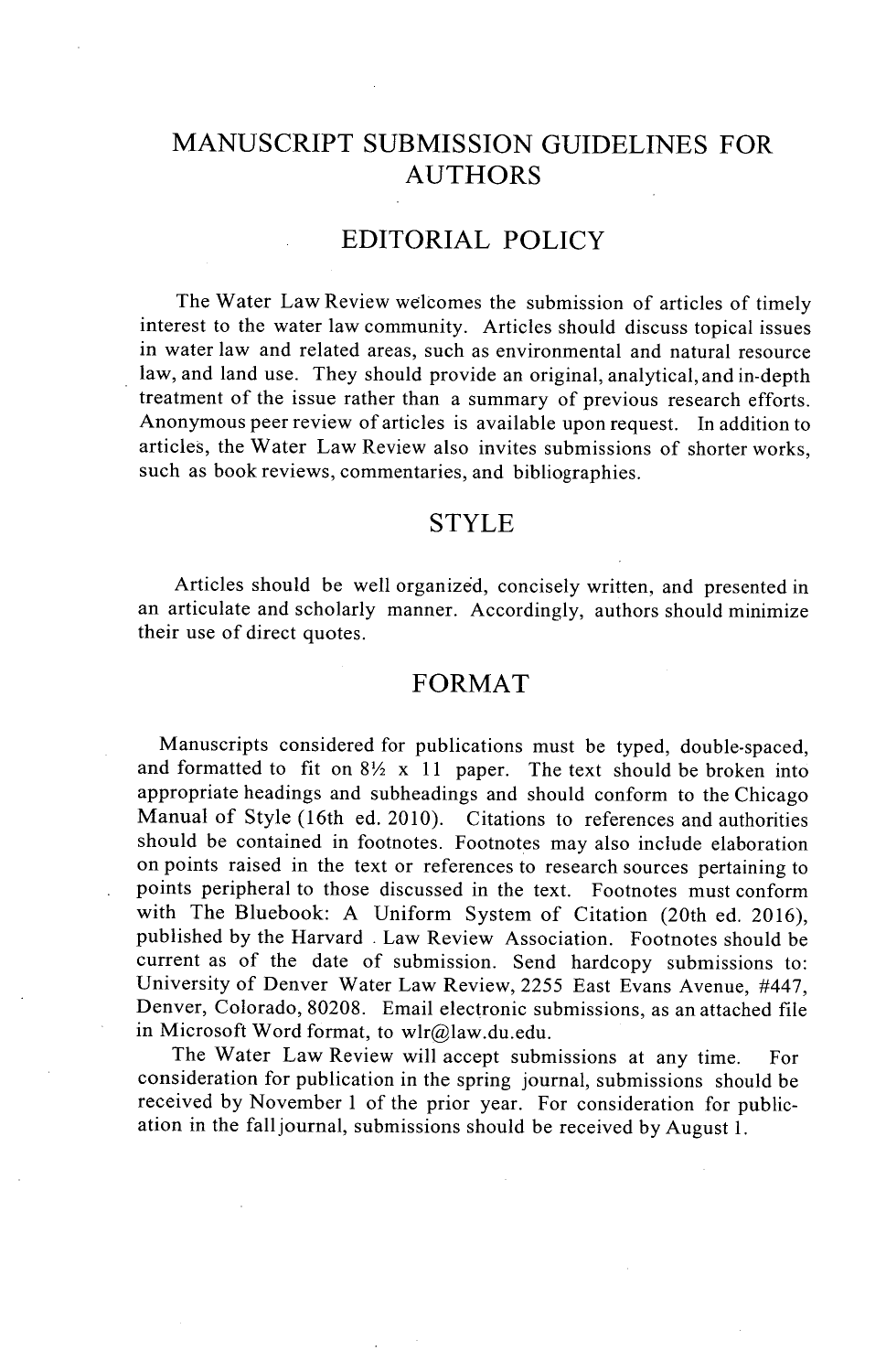## **UNIVERSITY** OF DENVER WATER **LAW** REVIEW

**VOLUME** 21 **ISSUE** 2 **SPRING 2018**

#### EDITORIAL BOARD

Editor-in-Chief SARAH RICE

Managing Editors VANN ELLERBRUCH **STEPHEN KLEIN**

Production Editor **JOSH ODÉN** 

Business Editor KOLE KELLEY

Online Content Editor **JOSH BOISSEVAIN**

Legislative Reports Editor **N.** RIOUX **JORDAN**

Court Reports Editors MARGARET **CASEY TINA XU**

Symposium Editor LINDSEY RATCLIFF

Sources Editor **CONNOR PACE**

Articles Editors TUCKER **ALLEN ALICIA GARCIA** TREVOR LAMBIRTH ERICA **MONTAGUE** TRAVIS PARKER

Outreach Editor REBECCA **SPENCE**

#### **SENIOR STAFF** EDITORS

**GIA AUSTIN** KRISTINA ELLIS **JEREMEY** FRANKEL RYAN **HULL MICHAEL** LARRICK **MEGAN MCCULOCH** CHRISTOPHER **MCMICHAEL** KATE MAILLIARD **GRACEN** SHORT ALEXANDRA TRESSLER

#### **STAFF** EDITORS

**CAMILLE AGNELLO KATHLEEN ARSENAULT JULIA** BOWMAN **JOSEPH CHASE** SYDNEY **DONOVAN**

**ANDREA** HAGLER **ALIA** HALEY **JOSHUA** HORMAN GARRETT KIZER HALEY **MCCULLOUGH4**

**ELAINE NOLEN NATALIE NORCUTT GIANNI PUGLIELLI** ELIZABETH TROWER

#### **FACULTY** ADVISORS

TOM **I.** ROMERO, **II, ASSOCIATE** PROFESSOR, **ASSISTANT** PROVOST OF **IE** RESEARCH **AND CURRICULUM INITIATIVES**

**JUSTICE** GREGORY **J.** HOBBS, JR., CO-DIRECTOR, **ENVIRONMENTAL AND NATURAL** RESOURCES LAW PROGRAM **AND DISTINGUISHED JURIST IN RESIDENCE**

**JUSTIN** PIDOT, **ASSOCIATE** PROFESSOR WITH **TENURE**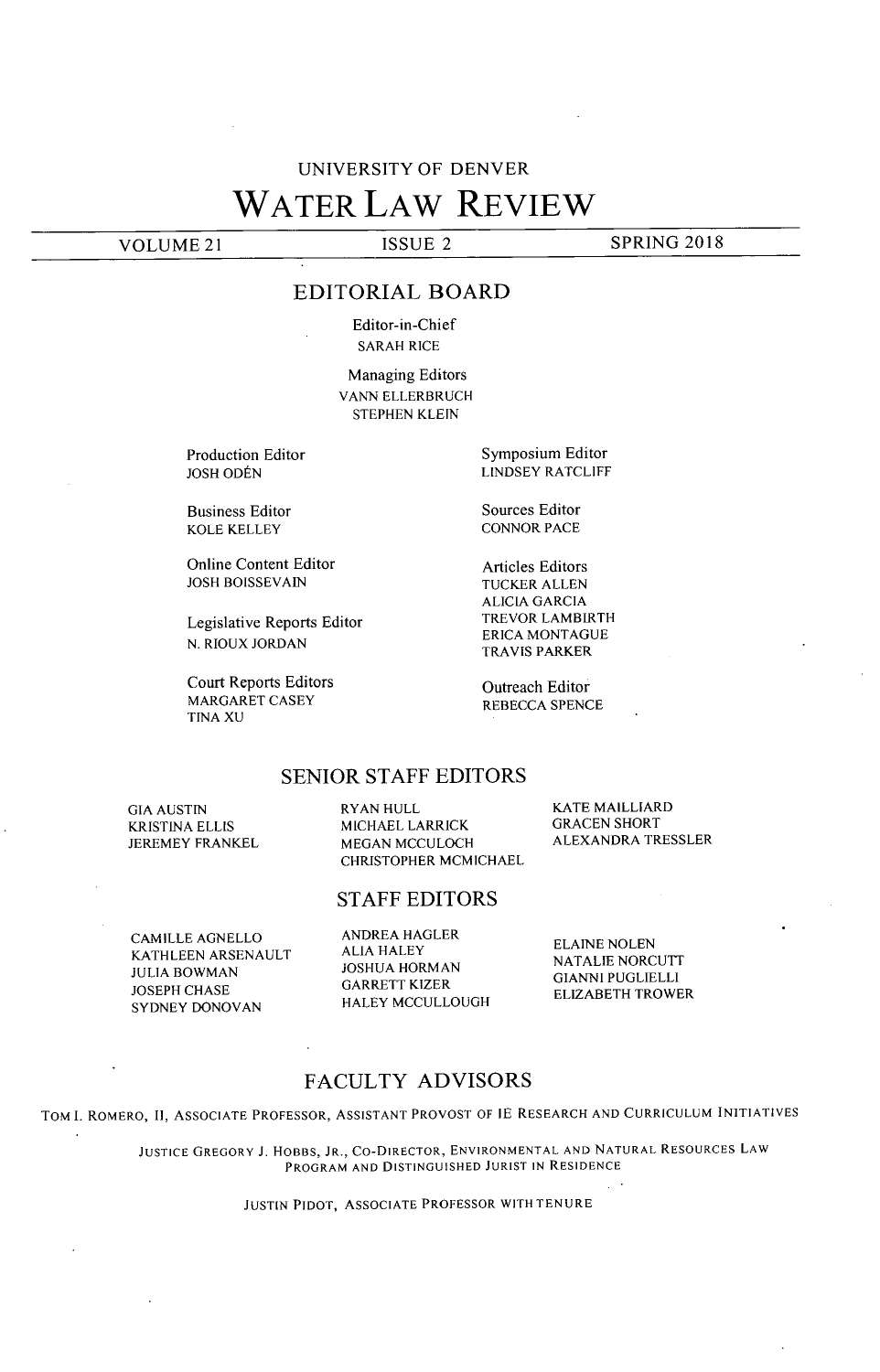#### ADVISORY BOARD

#### **2017-2018**

**ALLISON** ALTARAS, Esq. Often Johnson Robinson Neff **&** Ragonetti

AMY W. BEATIE, Esq. Previous Executive Director, Colorado Water Trust

WILLIAM H. **CALE,** Esq. Holland **&** Hart, LLP

**JAMES** CORBRIDGE Professor Emeritus University of Colorado, School of Law

**JOHN J. CYRAN** Panorama Water Law, **LLC**

JOHN M. **DINGESS,** Esq. Hamre, Rodriguez, Ostrander **&** Dingess, **PC**

HARRISON **C. DUNNING** Professor of Law Emeritus University of California at Davis School of Law

BARBARA **J.B. GREEN,** Esq. Sullivan Green Seavy, **LLC**

**SCOTT** GROSSCUP, Esq. Balcomb **&** Green, **PC**

**STEPHEN** LEONHARDT, Esq. Burns, Figa **&** Will, **PC**

**JIM LOCHHEAD** CEO/Manager Denver Water

RYAN **MCLANE,** Esq. Franz **&** Discroll, PLLP

**DAVID** ROBBINS, Esq. Hill **&** Robbins, **PC**

**SUSAN** RYAN, Esq. Water Referee Colorado Water Division Five **-** Colorado River Basin

**JANICE SHEFTEL,** Esq. Maynes Bradford Shipps **&** Sheftel, LLP

HOLLY STRABLIZKY, Esq. Eagle County Attorney's Office

**A. DAN** TARLOCK Professor Chicago-Kent School of Law Illinois Institute of Technology

**JASON** TURNER, Esq. Colorado River Water Conservation District

DICK WOLFE, P.E. (Retired) State Engineer Colorado Division of Water **Resources** 

DR. PATRICIA WOUTERS IWRA Board of Directors Director, Water Law and Policy Programme, University of Dundee, Scotland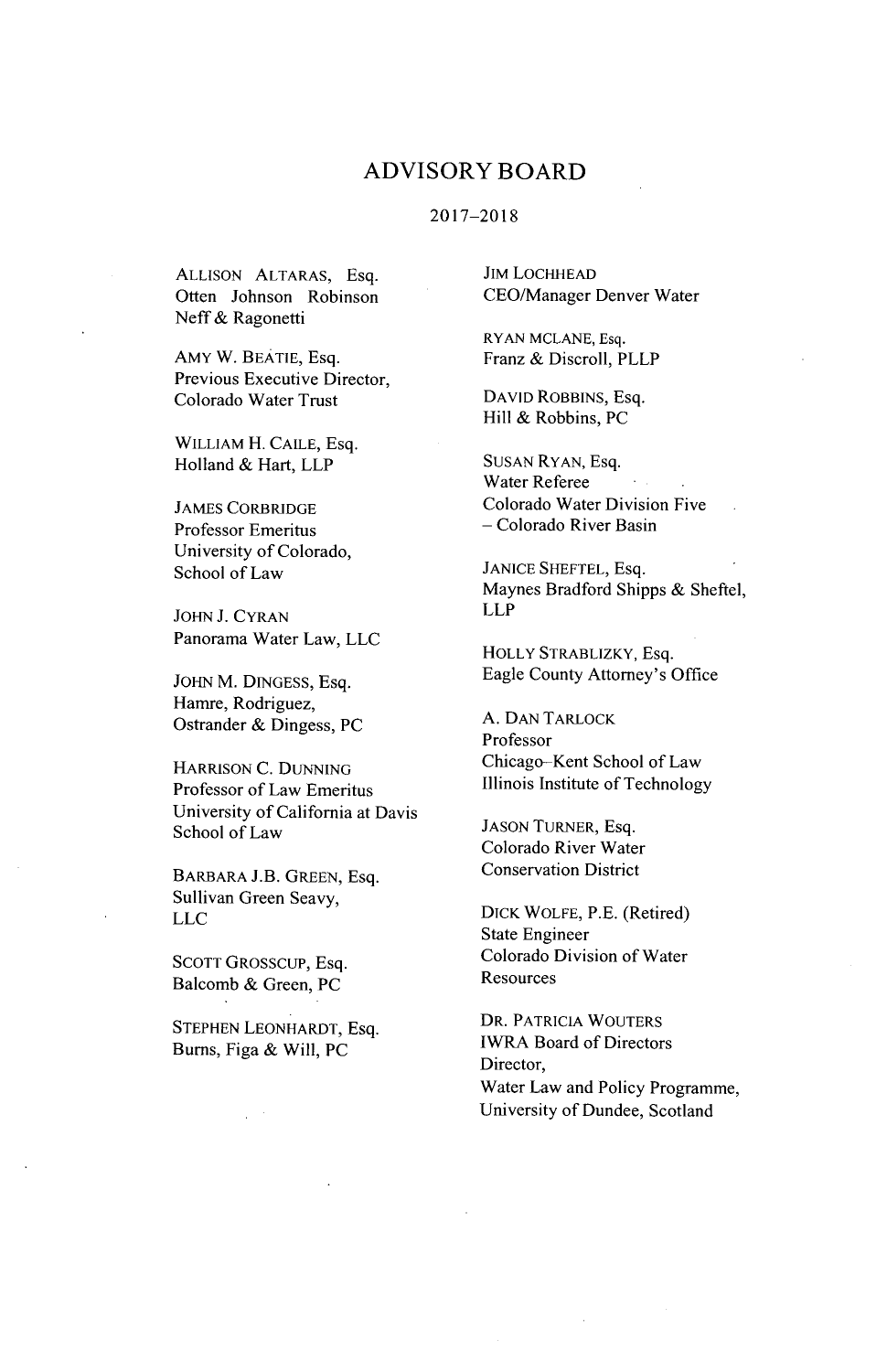#### THE **UNIVERSITY** OF DENVER STURM **COLLEGE** OF LAW **FACULTY**

#### **2017-2018**

#### ADMINISTRATIVE OFFICERS

Rebecca Chopp, Ph.D., Chancellor Gregg Kvistad, B.A., M.A., Ph.D., Provost and Executive Vice Chancellor Craig Woody, B.B.A., M.Acc., Vice Chancellor for Business **&** Financial Affairs Barbara **J.** Wilcots, B.A., M.A., M.A., Ph.D., Associate Provost for Graduate Studies Renell Wynn, B.A., Vice Chancellor of Communications **&** Marketing Paul H. Chan, B.A., **J.D.,** University Counsel Bruce P. Smith, B.A., M.A., **J.D.,** Ph.D., Dean of the Sturm College of Law Viva Moffat, B.A., M.A., **LD.,** Associate Dean of Academic Affairs and Professor of Law Rebecca Aviel, B.A., **J.D.,** Associate Dean of Faculty Scholarship and Associate Professor of Law Catherine **E.** Smith, B.A., M.A., **J.D.,** Associate Dean for Institutional Diversity and Inclusiveness and Professor of Law Eric Bono, B.A., **J.D.,** Assistant Dean for Career Opportunities Jessica Boynton, B.S., **J.D.,** Assistant Dean for Student Affairs

lain Davis, **M.S.,** Assistant Dean of Student Financial Management and Admissions

Clinton R. Emmerich, B.S., M.B.A., Assistant Dean of Finance and Administration

#### **FACULTY**

Robert Anderson, B.A., **J.D.,** Professor of the Practice

Rachel **S.** Arnow-Richman, B.A., **J.D.,** LL.M, Director, Workplace Law Program and Chauncey Wilson Memorial Research Professor

Debra Austin, B.M.E., **J.D.,** Ph.D., Professor of the Practice

Rebecca Aviel, B.A., **J.D.,** Associate Professor of Law

Tanya Bartholomew, B.A., **J.D.,** Associate Professor of the Practice

Jerome Borison, B.S., **LD.,** LL.M., Associate Professor of Law

Stacey Bowers, B.S., **J.D., MLIS,** Ph.D., Associate Professor of the Practice

**J.** Robert Brown, Jr., B.A., M.A., Ph.D., **J.D.,** Director, Business **&** Commercial Law Program and Professor of Law

Phoenix Cai, B.A, **J.D.,** Associate Professor of Law

John Campbell, B.A., **J.D.,** Assistant Professor of the Practice

Bernard Chao, B.S., **J.D.,** Associate Professor of Law

Alan K. Chen, B.A., **J.D.,** William M. Beaney Memorial Research Chair and Professor

Roberto L. Corrada, B.A., **J.D.,** Mulligan Burleson Chair in Modem Learning and Professor of Law

Patience Crowder, B.A., **J.D.,** Associate Professor of Law

Susan **D.** Daggett, B.A., **J.D.,** Executive Director, Rocky Mountain Land Use Institute and Assistant Professor of the Practice

K.K. DuVivier, B.A., **J.D.,** Professor of Law

Nancy **S.** Ehrenreich, B.A., **J.D.,** LL.M., Professor of Law

Ian Farrell, L.L.B., L.L.M., Associate Professor of Law

Alexi Freeman, B.A., **J.D.,** Director, Externships and Public Interest Initiatives and Associate Professor of the Practice

Samantha Galvin, B.A., **J.D.,** LL.M., Assistant Professor of the Practice of Taxation

César Cuauhtémoc García Hernández, A.B., J.D., Assistant Professor of Law

Rashmi Goel, B.A., LL.B., **J.S.M., J.S.D** candidate, Associate Professor of Law

Robert M. Hardaway, B.A., **J.D.,** Professor of Law